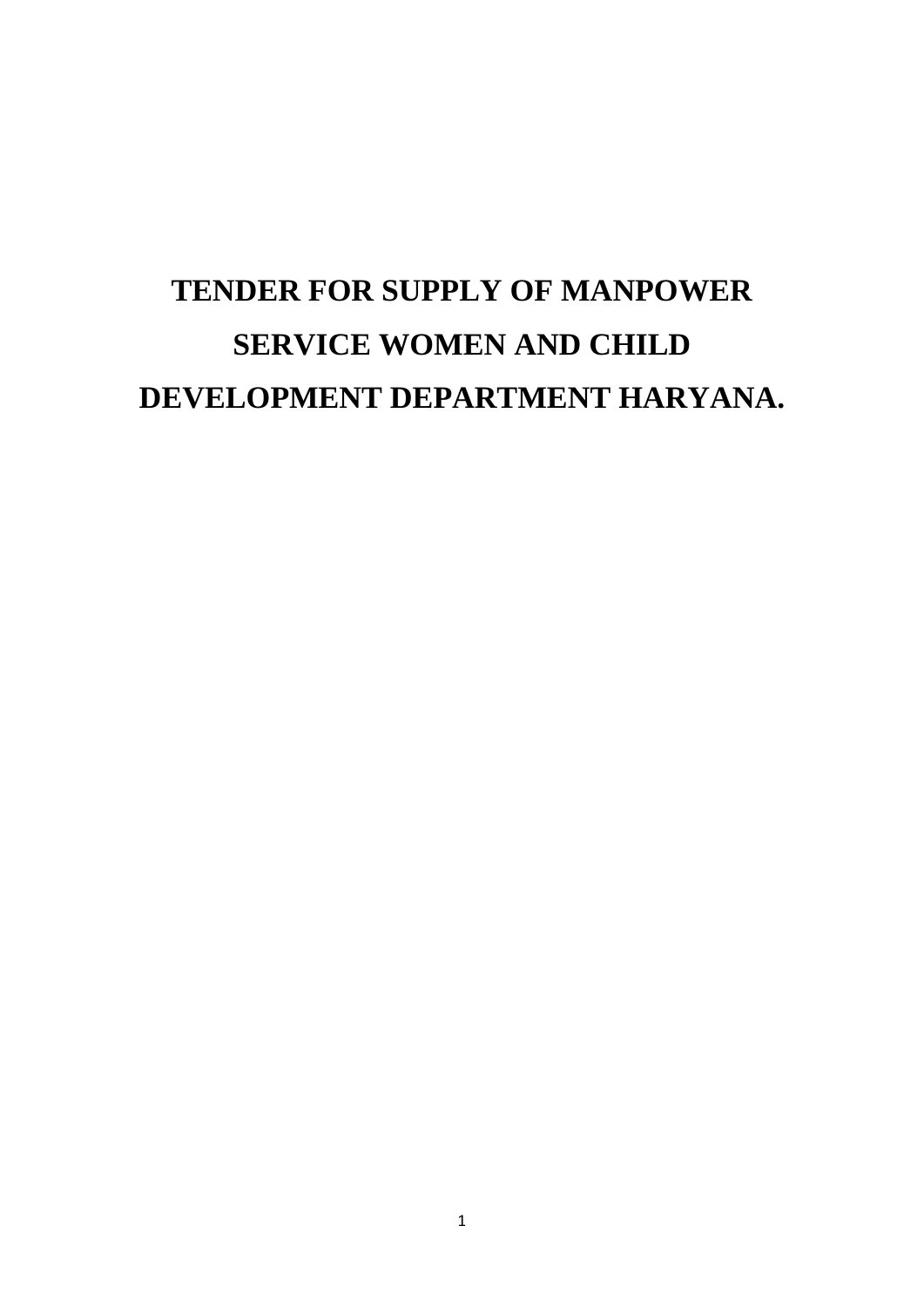### **WOMEN AND CHILD DEVELOPMENT DEPARTMENT HARYANA BAYS NO. 15-20, SECTOR-4, PANCHKULA, PH. NO. 0172-2560349.**

#### **Ref. No. CD-4/WCD/2019 Dated:**

#### **E- TENDER NOTICE**

Online tenders under two bid system **(Technical and Financial Bid)** on website **[www.etenders.hry.nic.in.](https://haryanaeprocurement.gov.in/)** are invited from only those registered, reputed and financially sound Companies, Firms and Cooperative Societies located in the State of Haryana whose's Head Office/office branch must be situated at Chandigarh/Panchkula/Mohali registered under Shop & Commercial Establishments Act, 1961 for providing services to engage persons through outsourcing at Head Office & various field offices of the Women and Child Development Department in the State of Haryana for the work detailed in the table below, as per requirement of the Department from time to time for a period of one year initially.

| Particulars of | <b>Earnest</b>    | <b>Tender</b>       | Approx.                      | <b>Tender</b>  | Approx. | <b>Tender</b>     | <b>Tender</b>  |
|----------------|-------------------|---------------------|------------------------------|----------------|---------|-------------------|----------------|
| work           | <b>Money</b> (Rs) | document fee+       | <b>Manpower</b>              | download       | value   | <b>Submission</b> | <b>Opening</b> |
|                | in lakh)          | <b>E-service</b>    | required                     | start date     | (Rs. in | <b>End Date</b>   | Date           |
|                |                   | fee(Rs.)            |                              |                | crore)  |                   |                |
| To provide     | $2.00$ Lakh       | Rs. $1,000/- +$ Rs. | $i$ ).<br>340                | $11 - 11 - 19$ | 12.25   | 12-12-2019        | 12-12-2019     |
| manpower       |                   | $1,000/-$ = Rs.     | Skilled (Legal               |                |         |                   | at $11:30$ hrs |
| service at     |                   | $2000/-$            | Astt., DEO)                  |                |         |                   |                |
| Head office    |                   |                     | Semi-skilled                 |                |         |                   |                |
| and other      |                   |                     | (Drivers)                    |                |         |                   |                |
| Field offices  |                   |                     | Unskilled                    |                |         |                   |                |
| in the State   |                   |                     | (Peon, Cook,                 |                |         |                   |                |
|                |                   |                     | Mali, Security               |                |         |                   |                |
|                |                   |                     | Guard,                       |                |         |                   |                |
|                |                   |                     | Chokidar,                    |                |         |                   |                |
|                |                   |                     | Sweeper etc.)                |                |         |                   |                |
|                |                   |                     |                              |                |         |                   |                |
|                |                   |                     | 175<br>$\ddot{\mathbf{i}}$ . |                |         |                   |                |
|                |                   |                     | Part Time                    |                |         |                   |                |
|                |                   |                     | sweeper                      |                |         |                   |                |
|                |                   |                     |                              |                |         |                   |                |

To be eligible the bidder should have minimum consecutive five years experience in the similar field of unskilled, semiskilled, skilled and high skilled providing and manpower services in the Government Departments/Public Sector (Central or State)/ Private Sector and valid license from Labour and/or the concerned Departments of the State/Union Territory and ESI/EPF, Service Tax and PAN/GIR numbers from the concerned Departments of the Government for providing manpower as mentioned above.

Any Bid received by the office after the deadline for submission of bids, as stipulated above, shall not be considered. The tenders received without earnest money and any deviation from the prescribed tender form will be rejected. The Financial bids will be opened only for those tenderer, who fulfill the requisite conditions of Technical Bids.

Director, Women and Child Development Department has the right to accept or reject any/all tender (s) without assigning any reason thereof.

> **Director** Women and Child Development Department Haryana, Panchkula.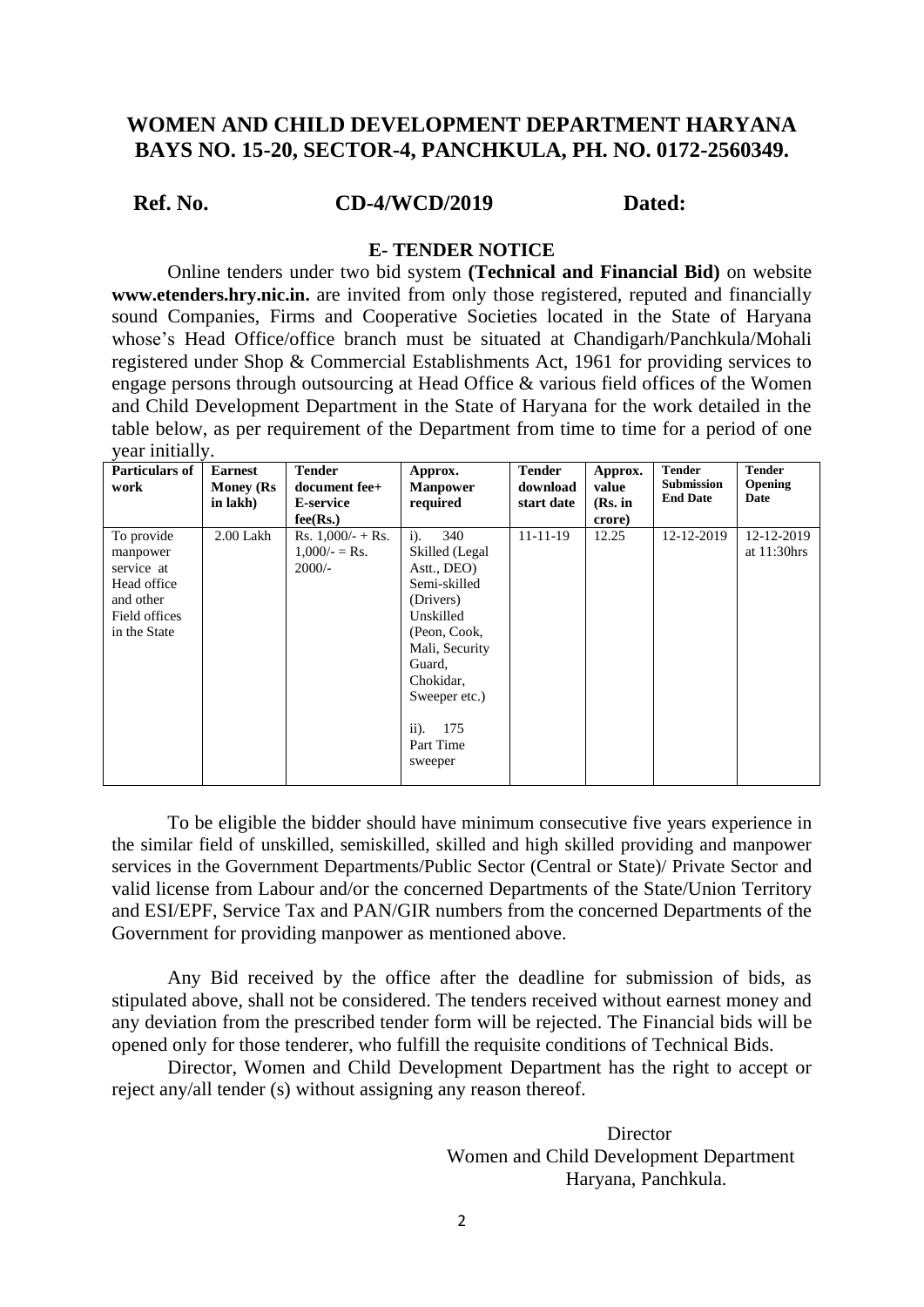# **WOMEN AND CHILD DEVELOPMENT DEPARTMENT HARYANA BAYS NO. 15-20, SECTOR-4, PANCHKULA, PH. NO. 0172-2560349. Ref. No. CD-4/WCD/2019 Dated:**

Online tenders are invited in two stage bid system i.e. Technical Bid and Financial Bid as per details given below in

# **SCHEDULE-"A**"

| Sr. No. | <b>PARTICULARS</b>                                    | <b>REMARKS</b>                                |  |
|---------|-------------------------------------------------------|-----------------------------------------------|--|
| 1.      | Tender Notice No.                                     | 31582/CD-4/WCD/2019                           |  |
| 2.      | Online submission of EMD, Tender Fee & e-service fee. | 09-12-2019 at 14.00 Hrs                       |  |
| 3.      | On line Bid submission                                | 12-12-2019 up to at<br>11:00 Hrs              |  |
| 4.      | Manual submission of additional documents             | 12-12-2019 from at<br>11.30 Hrs to 01:30 Hrs  |  |
| 5.      | Date and time of opening of Technical Bid             | 12-12-2019 at 11:30 Hrs                       |  |
| 6.      | Date and time of opening of Financial Bid             | To be decided later on                        |  |
| 7.      | Tender fee                                            | Rs. 1000/-                                    |  |
| 8.      | Earnest Money required.                               | 2.00 lakh                                     |  |
| 9.      | E-service Fee.                                        | Rs. 1000/-                                    |  |
| 10.     | Rates to be kept valid for acceptance up-to.          | 1 year from the date of<br>approval of rates. |  |

### **IMPORTANT NOTE:- DATE AND TIME OF MAKING PAYMENT OF TENDER FEE, EARNEST MONEY AND E-SERVICE FEE IS UPTO 09-12-2019 AT 14:00 Hrs.**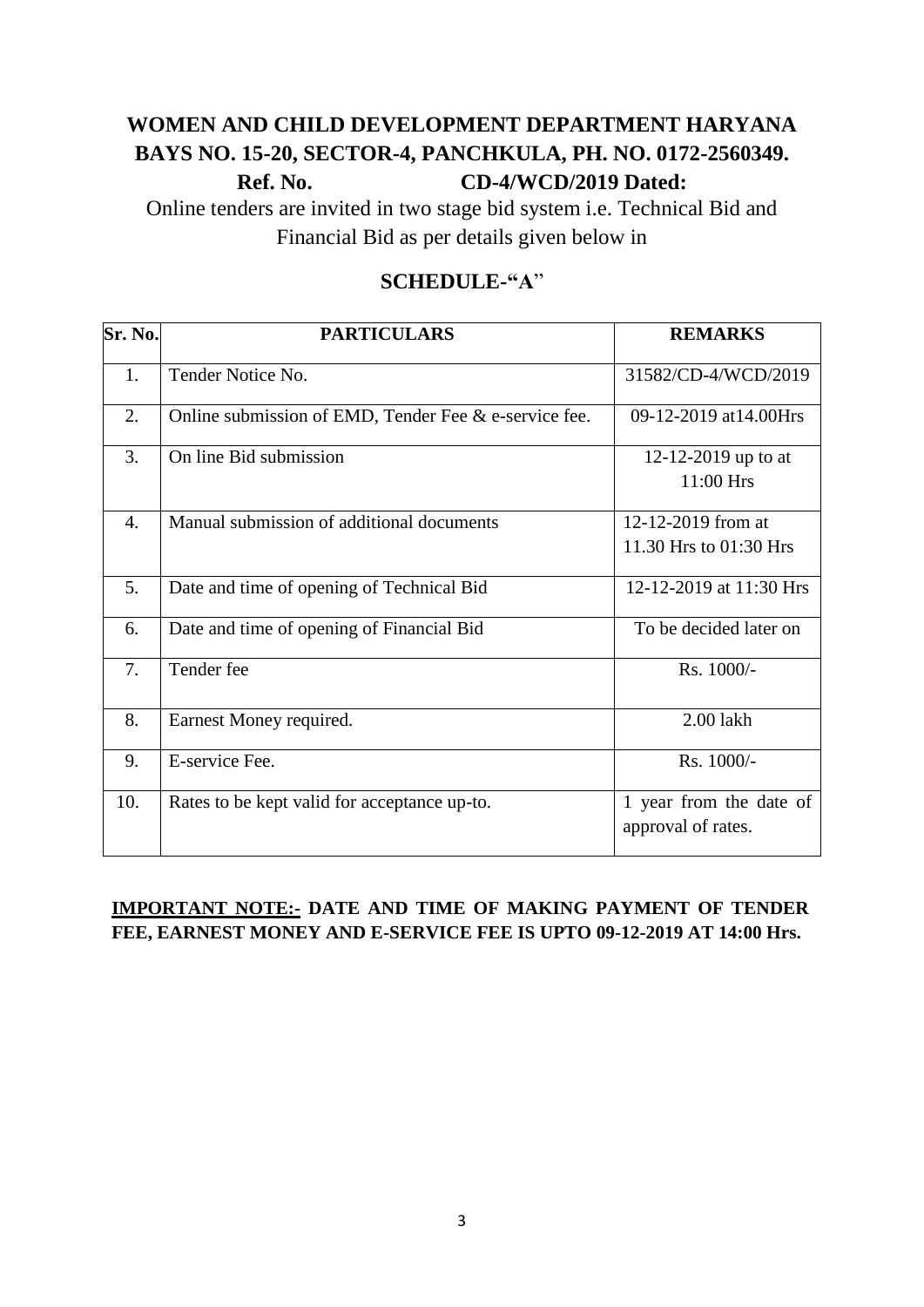#### **A. Instructions to bidder on Electronic Tendering System**

These conditions will over-rule the conditions stated in the tender documents, wherever relevant and applicable.

#### **1. Registration of bidders on e-Procurement Portal:-**

1. All the bidders intending to participate in the tenders process online are required to get registered on the centralized e - Procurement Portal i.e. [www.etenders.hry.nic.in.](https://haryanaeprocurement.gov.in/) Please visit the website for more details.

#### **2. Obtaining a Digital Certificate:**

- 2.1 The Bids submitted online should be encrypted and signed electronically with a Digital Certificate to establish the identity of the bidder bidding online. These Digital Certificates are issued by an Approved Certifying Authority, by the Controller of Certifying Authorities, Government of India.
- 2.2 Digital Certificate is issued upon receipt of mandatory identity (i.e. Applicant's PAN Card) and Address proofs and verification form duly attested by the Bank Manager / Post Master / Gazetted Officer. Only upon the receipt of the required documents, a digital certificate can be issued. For more details please visit the website – [www.etenders.hry.nic.in.](https://haryanaeprocurement.gov.in/)
- 2.3 The bidders may obtain Class-II or III digital signature certificate from any Certifying Authority or Sub-certifying Authority authorized by the Controller of Certifying Authorities or may obtain information and application format and documents required for the issue of digital certificate form.
- 2.4 The bidder must ensure that he/she comply by the online available important guidelines at the portal www.etenders.hry.nic.in for Digital Signature Certificate (DSC) including the e-Token carrying DSCs.
- 2.5 Bid for a particular tender must be submitted online using the digital certificate (Encryption & Signing), which is used to encrypt and sign the data during the stage of bid preparation. In case, during the process of a particular tender, the user loses his digital certificate (due to virus attack, hardware problem, operating system or any other problem) he will not be able to submit the bid online. Hence, the users are advised to keep a backup of the certificate and also keep the copies at safe place under proper security (for its use in case of emergencies).
- 2.6 In case of online tendering, if the digital certificate issued to the authorized user of a firm is used for signing and submitting a bid, it will be considered equivalent to a no-objection certificate /power of attorney / lawful authorization to that User. The firm has to authorize a specific individual through an authorization certificate signed by all partners to use the digital certificate as per Indian Information Technology Act 2000. Unless the certificates are revoked, it will be assumed to represent adequate authority of the user to bid on behalf of the firm in the department tenders as per Information Technology Act 2000. The digital signature of this authorized user will be binding on the firm.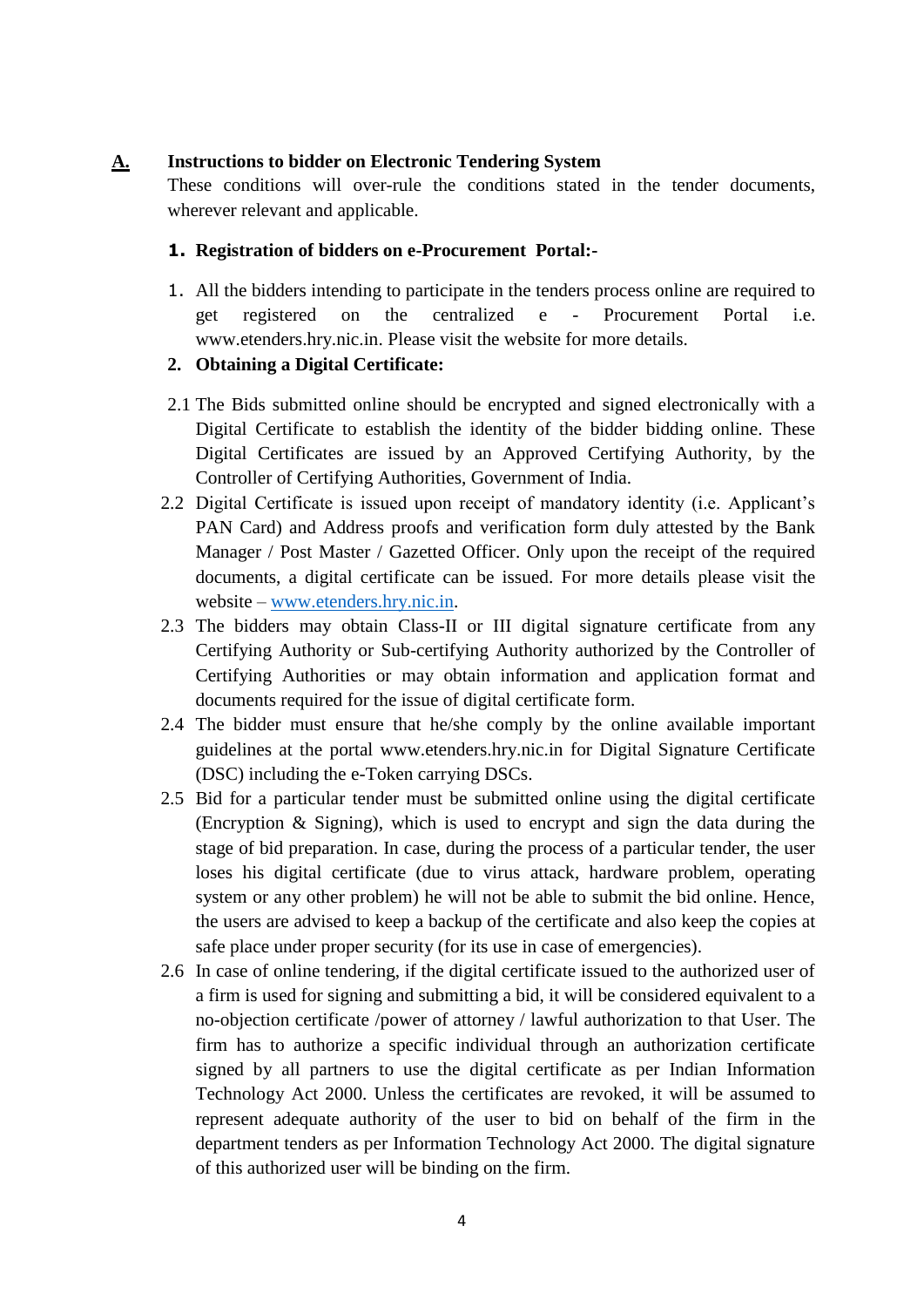- 2.7 In case of any change in the authorization, it shall be the responsibility of management / partners of the firm to inform the certifying authority about the change and to obtain the digital signatures of the new person / user on behalf of the firm / company. The procedure for application of a digital certificate, however, will remain the same for the new user.
- 2.8 The same procedure holds true for the authorized users in a private/Public limited company. In this case, the authorization certificate will have to be signed by the directors of the company.

#### **3. Pre-requisites for online bidding:**

In order to operate on the electronic tender management system, a user's machine is required to be set up. A help file on system setup/Pre-requisite can be obtained from NIC or downloaded from the home page of the website [www.etenders.hry.nic.in.](https://haryanaeprocurement.gov.in./) The link for downloading required java applet & DC setup are also available on the Home page of the e-tendering Portal.

#### **4. Online Viewing of Detailed Notice Inviting Tenders:**

The bidders can view the detailed N.I.T and the time schedule (Key Dates) for all the tenders floated through the single portal etender system on the Home Page at [www.etenders.hry.nic.in.](https://haryanaeprocurement.gov.in/)

#### **5. Download of Tender Documents:**

The tender documents can be downloaded free of cost from the etender portal [www.etenders.hry.nic.in](https://haryanaeprocurement.gov.in/).

#### **6. Key Dates:**

The bidders are strictly advised to follow dates and times as indicated in the online Notice Inviting Tenders. The date and time shall be binding on all bidders. All online activities are time tracked and the system enforces time locks that ensure that no activity or transaction can take place outside the start and end dates and the time of the stage as defined in the online Notice Inviting Tenders.

#### **7. Online Payment of Tender Document Fee, eService fee , EMD fees & Bid Preparation & Submission (PQQ/ Technical & Commercial/Price Bid):**

#### **i) One time Online Payment of Tender Document Fee + e-Service fee:**

The online payment for Tender document fee, eService Fee & EMD can be done using the secure electronic payment gateway. The Payment for Tender Document Fee, eService Fee and EMD shall be made by bidders/ Vendors online directly through Debit Cards, Internet Banking Accounts and through RTGS / NEFT & OTC. The secure electronic payments gateway is an online interface between contractors and Debit card/online payment authorization networks.

#### **ii) PREPARATION & SUBMISSION Of online APPLICATIONS/BIDS:**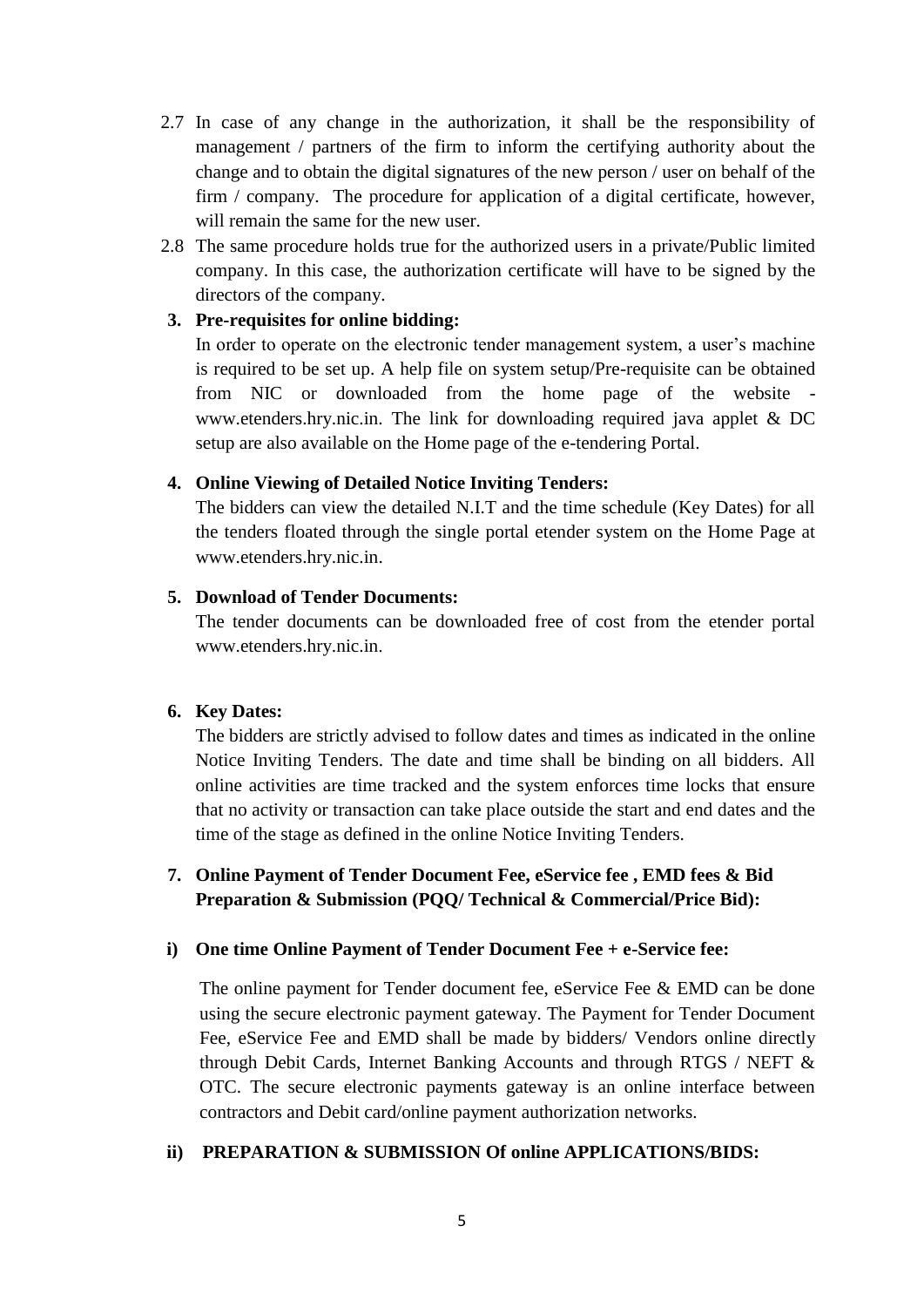Detailed Tender documents may be downloaded from e-tender website [\(www.etenders.hry.nic.in\)](https://haryanaeprocurement.gov.in/) and tender mandatorily be submitted online.

**Scan copy of Documents to be submitted/uploaded for Prequalification or Technical bid under online PQQ/ Technical Envelope:** The required documents (refer to DNIT) shall be prepared and scanned in different file formats (in PDF /JPEG/MS WORD format such that file size is not exceed more than 10 MB) and uploaded during the on-line submission of PQQ or Technical bid.

**FINANCIAL or Price Bid PROPOSAL shall be submitted mandatorily online under Commercial bid and not to be submitted manually)**

#### **8. ASSISTANCE TO THE BIDDERS:-**

In case of any query regarding process of e-tenders and for undertaking training purpose, the intended bidder can also avail the following and can contact service provider as per below:

All queries would require to be registered at our official [email](mailto:email-eproc.nichry@yahoo.com)[eproc.nichry@yahoo.com](mailto:email-eproc.nichry@yahoo.com) & [a.manju@nic.in](mailto:a.manju@nic.in) for on- time support (Only those queries which are sent through email along with appropriate screenshots or error description will be considered as registered with the Help-desk)

#### **Important Note:-**

- (a) Any intending bidder can contact the helpdesk on or before prior to 4 hours of the scheduled closing date & time of respective e-Auction/ Tender event.
- (b) For queries pertaining to e-Payment of EMD, please contact the helpdesk at least 2 business days prior to the closing date & time of e-Auction/Tender event.
- (c) Help-desk support will remain closed during lunch break i.e. from 1:30 PM up to 2:15 PM on each working day.

#### **Haryana e-tender Help Desk Office will remain open 7x24 hours**

**NOTE:-** Bidders participating in online tenders shall check the validity of his/her Digital Signature Certificate before participating in the online Tenders at the portal [www.etenders.hry.nic.in.](https://haryanaeprocurement.gov.in/)

> For help manual please refer to the 'Home Page' of the e-tender website at [www.etenders.hry.nic.in,](https://haryanaeprocurement.gov.in/) and click on the available link 'How to...?' to download the file.

#### **A. BRIEF DESCRIPTION ON SCOPE OF WORK:-**

The scope of work is as under:-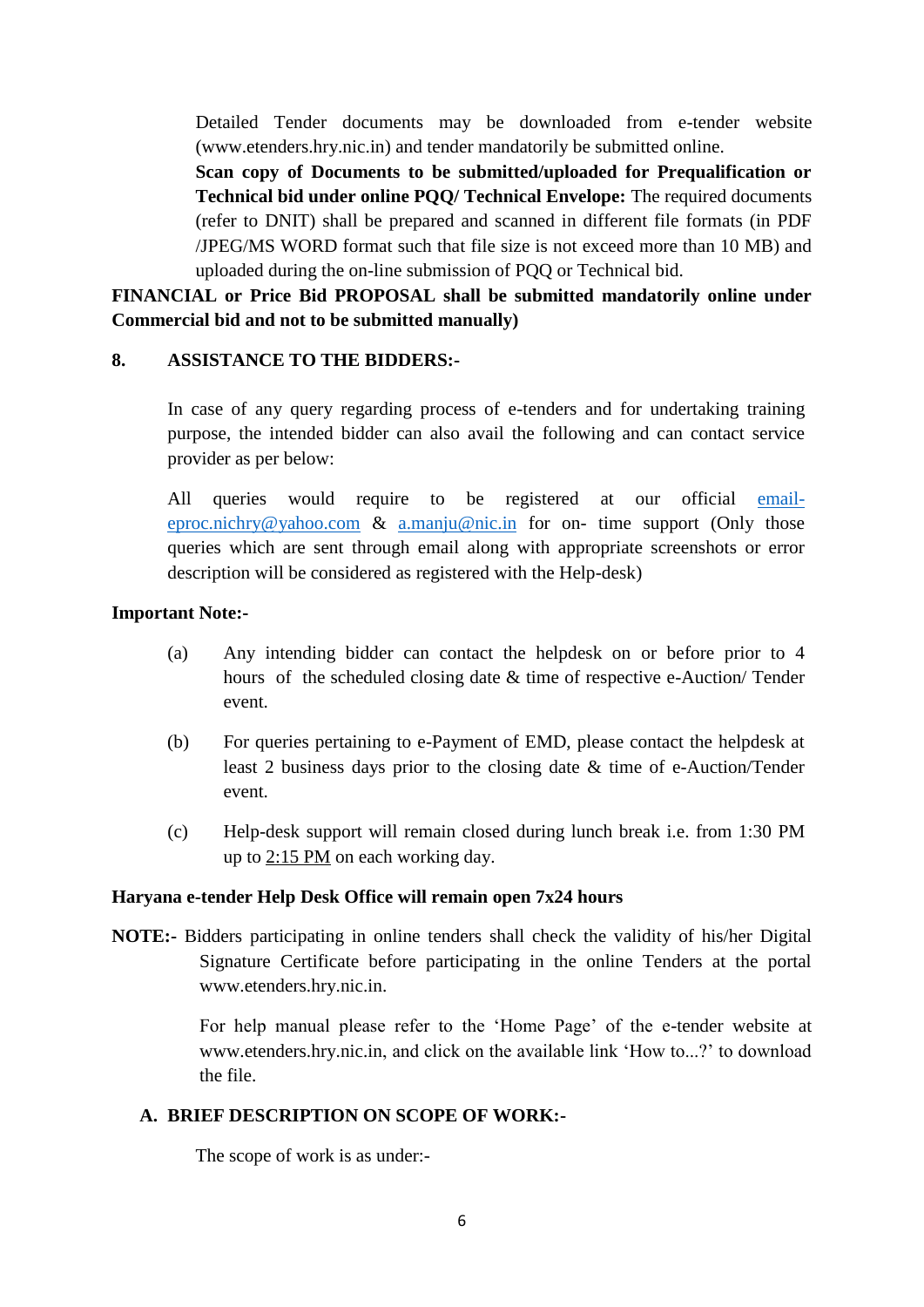- (i) Security Services and supply of other manpower's at Head Office  $\&$  other various field offices of the Department will be required to be provided on all working days, included any other type of miscellaneous type of work assigned by the officer-in-charge.
- (ii) In case of Chowkidar, the duty hours will be 5:00 PM to 9:00 AM during working days whereas 24 hours watch & Ward staff are needed on Saturday, Sunday and other Gazzetted holidays as declared by the Government of Haryana from time to time.
- (iii) In case of Peon, services will be needed from 8:30 AM to 5:30 PM (with normal lunch break) during working days except Saturday, Sunday and other Gazetted Holidays as applicable in Haryana. However, in case officers sit late in the office to dispose off official work, the services of engaged persons will be needed till the officers remain in the office. Also in case of emergency, the engaged person will have to attend office on Saturday, Sunday and during Gazetted Holidays for which he/she will be given advance intimation.
- (iv) The Drivers will remain at the disposal of officers and can be called at any time i.e. Saturday, Sunday and other Gazzetted holidays also.
- (v) In case of Data Entry Operator to the WCD, services will be needed from 9:00 AM of 5:00 PM (with normal lunch break) during working days except Saturday, Sunday and other Gazetted Holidays. However, in case officers sit late in the office to dispose of official work, the services of engaged persons should be needed till the officers remain in the office. Also in case of emergency, the engaged person will have to attend office on Saturday, Sunday and during the Gazzetted holidays for which he /she will be given advance intimation without any extra remunerations.
- (vi) Leave reserve for weekly rest and other holidays/national holidays will be provided by the Service Provider. No extra charges will be paid by the WCD for the above.

#### **B. ELIGIBILITY CRITERIA:-**

The following shall be the eligibility criteria for selection of bidders technically: -

- a. The Bidder should be registered with the Income Tax, Service Tax and also registered under the labour laws, Employees Provident Fund Organization, Employees State Insurance Corporation.
- b. The Bidder should also have clearance from Sales/Service Tax Department, and Income Tax Department. Relevant proof in support shall be submitted.
- c. The Bidder should have minimum consecutive five years experience in the similar field of unskilled, semiskilled, skilled and high skilled providing and manpower services in the Government Departments/Public Sector (Central or State)/ Private Sector. The bidder should submit proof to support the claim alongwith satisfactory report from the concerned organization of said period.
- d. The present **net worth** of the participating firm should be **Rs. 1.00 Crores** certified by CA/Bank.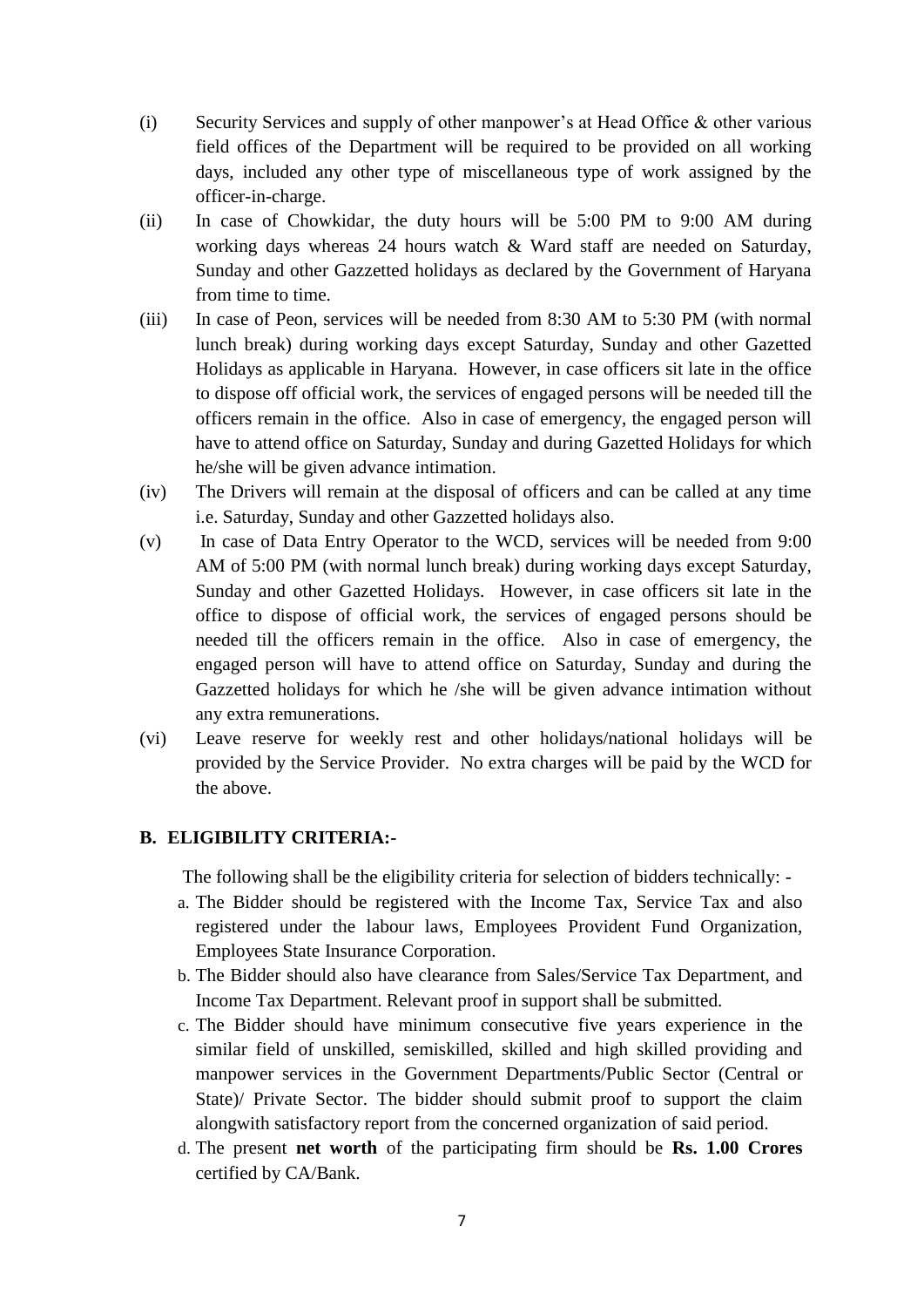- e. The **Annual Turnover** of the bidder should be minimum **Rs. 5.00 Crore** for the tendered work / similar field in preceding last three years ending 31st March of the previous financial year for which they would submit audited balance sheet alongwith certificate from Charted Accountant for last 3 years.
- f. The bidder should not have been blacklisted by any Central/State Government Department/Public Sector Undertaking/Board/Corporation etc. satisfactory service certificate.
- g. The bidder on selection should produce a solvency certificate Rs. 1.00 Crore from nationalized bank.
- h. The rates quoted in the Financial Bid should be upto hundredth place after decimal. Further only rates quoted upto hundredth place after decimal will be considered.
- i. **In case of same rates quoted by the firms, following selection criteria will be adopted for giving preference:-**

| 1. Number of Years in operations (Experience)     | Max. 10 Marks       |  |  |
|---------------------------------------------------|---------------------|--|--|
| a) Up to 5 years                                  | 01 marks            |  |  |
| b) More than 5 years and upto 10 years            | 02 marks            |  |  |
| c) More than 10 years and upto 14 years           | 03 marks            |  |  |
| d) More than 14 years                             | 04 marks            |  |  |
| 2. Average turnover of last 3 years               | <b>Max. 8 Marks</b> |  |  |
| a) Upto 5 Crores                                  | 01 marks            |  |  |
| b) More than 5 Crore and upto 15 Crore            | 02 marks            |  |  |
| c) More than 15 Crore and upto 50 Crore           | 05 marks            |  |  |
| 3. Average net profile (after tax) for the last 3 | Max. 16 Marks       |  |  |
| years                                             |                     |  |  |
| a) Upto 10 Lakhs                                  | 01 marks            |  |  |
| b) More than 10 Lakhs and upto 25 Lakhs           | 05 marks            |  |  |
| c) More than 25 Lakhs and upto 50 Lakhs           | 10 marks            |  |  |
| <b>4. Solvency Certificate</b>                    | Max. 8 Marks        |  |  |
| a) Upto 1 Crore                                   | 01 marks            |  |  |
| b) More than 1 Crore and upto 1.5 Crore           | 02 marks            |  |  |
| c) More than 1.5 Crore and upto 2 Crore           | 05 marks            |  |  |
| 5. Valid Contract Labour License under 1970 Act   | Max. 04 Marks       |  |  |
| a) 0 to 200                                       | 01 marks            |  |  |
| b) $201$ to $500$                                 | 03<br>marks         |  |  |

#### **C. INSTRUCTIONS TO THE BIDDERS:-**

i) The successful bidder will be required to deposit security of 5% within a period of 7 days from the date of issue of letter of offer by the DWCD in the shape of Demand Draft/Call Deposit Receipt/Banker's Cheque or in the shape of equivalent Bank Guarantee of any scheduled bank with branch in Chandigarh/Panchkula/Mohali. If the selected bidder, after award of contract, fails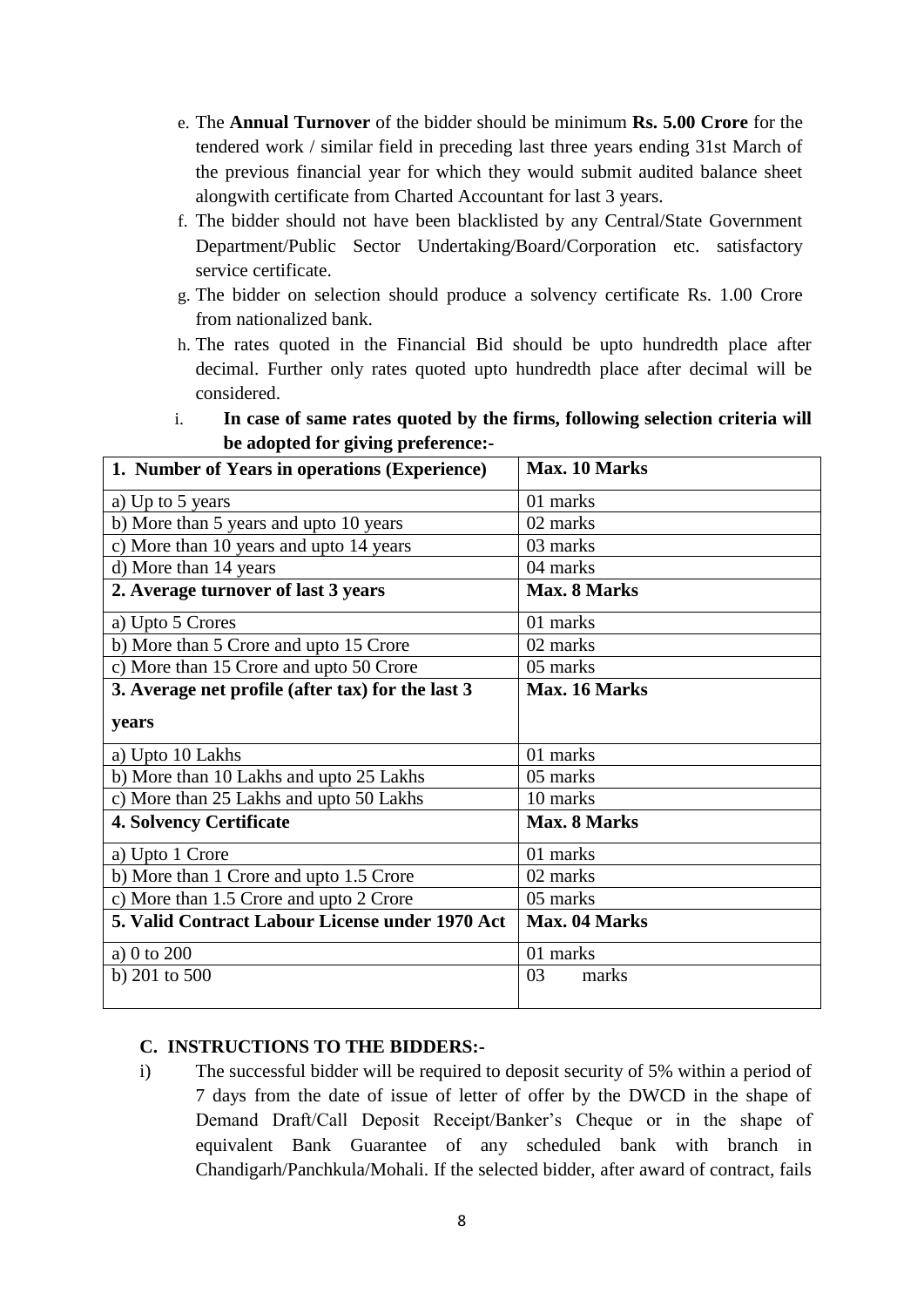to perform the assigned work, his security with the DWCD will be forfeited. The Performance Security Deposit of the service provider will be refunded after successful completion of the contract period provided there are no recoveries to be made arising out of poor quality of work, incomplete work and violation of any terms & conditions of the contract as stipulated in the bid documents. Refund of performance security deposit is subject to full and final settlement of the final payment for the work contracted/executed under the contract. No interest will be paid to the service provider on the performance security Deposit.

- ii) The conditional bids will not be considered and will out rightly be rejected.
- iii) Since the headquarter of the DWCD, Panchkula, therefore, the service provider should quote the service/administrative charges in percent, to be charged by him over and above the minimum wages fixed from time to time by the State Govt. under the Minimum Wages Act, taking everything into account including uniforms, TDS and other statutory liabilities and benefits available to the employees under Labour Welfare Laws as applicable in Haryana. However, the amount of EPF, ESI and Service Tax shall be paid by the WCD as applicable from time to time, which will be deposited by the service provider in the concerned offices.
- iv) Each page of Tender Form and its enclosures should be given the page number and signed by the tenderer as a token of acceptance of terms and conditions of the tender, in the absence of which the tender will be treated as invalid and eligible to be rejected.
- v) All entries in the Tender Form should be legible and filled clearly, neatly and accurately. Any alteration, erasing or over-writing would make the tender invalid unless the same are neatly carried out and attested.
- vi) If the space for furnishing information is insufficient, a separate sheet duly signed by the authorized signatory may be attached.
- vii) The Director, WCD reserves the right to accept or reject any/all bids without assigning any reason.
- viii) The selected bidder will have to execute an agreement on stamp paper of appropriate value.
- ix) The tenderer will have to provide an undertaking regarding non-participation of near relatives in the tender as per Annexure-IV.
- x) The Bidder will have to provide an undertaking as per Annexure-III that:-
	- (i) He will comply with terms & conditions mentioned in the bidding document.
	- (ii) Rates quoted are not in any way higher than those quoted to any others state/ central Govt.
	- (iii) Gives right to Director Women & Child Development for forfeiting the earnest/ security money deposited by him in case of breach of conditions of contract.
	- (iv)To provide the manpower services as per the direction given in the tender document/contract agreement.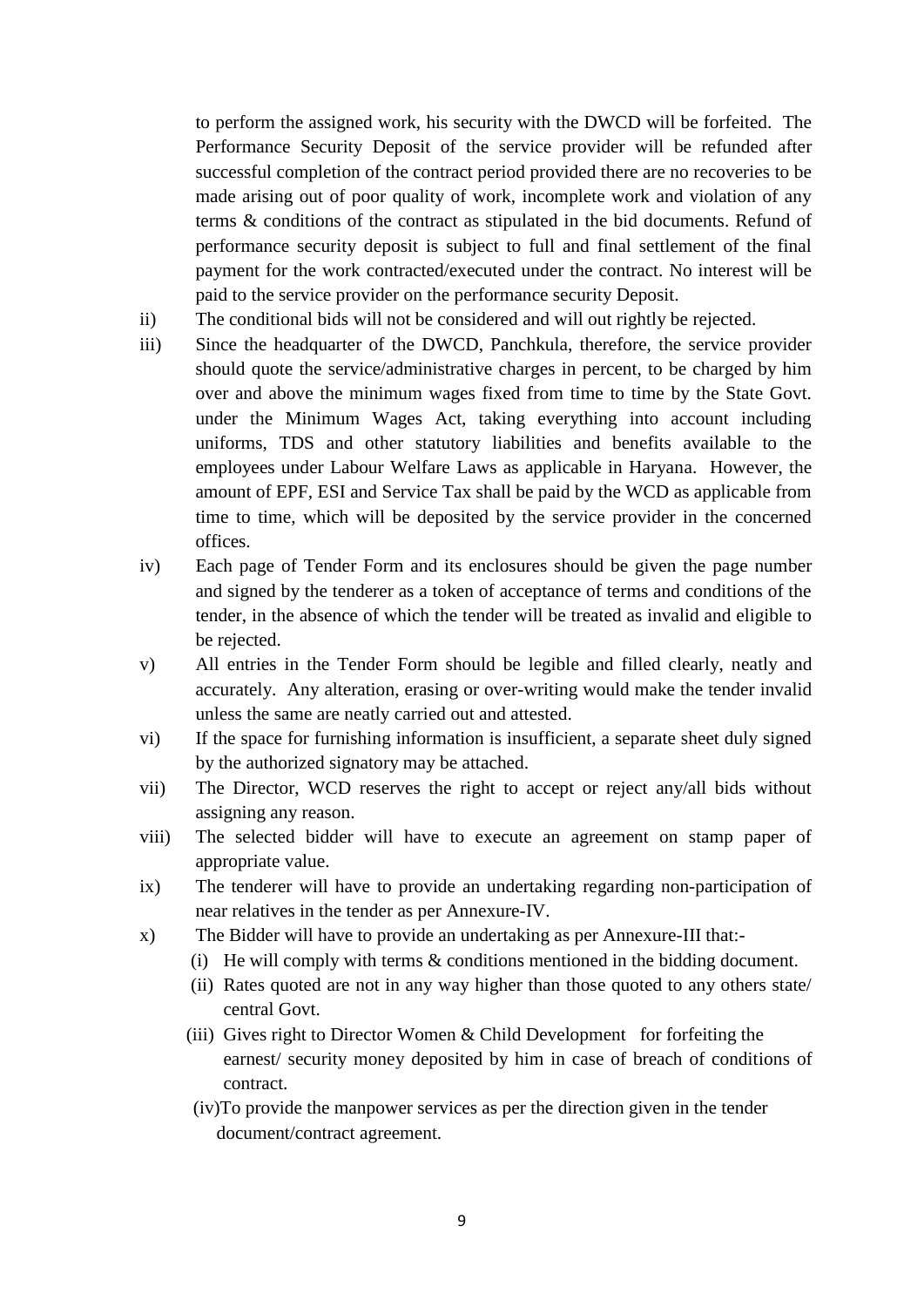#### **D. Terms and conditions**

- 1. The contract is likely to commence from the date the execution of agreed or such date as may be decided by the DWCD and would continue till the expiry of 12 months from such date. The period of the contract may be extended after completion of aforesaid period on the same terms and conditions with the mutual consent of both the parties.
- 2. The bidder will strictly adhere to the Government instructions issued for outsourcing policy of Part I dated 06.04.2015 and 05.04.2018 and any other Govt. instructions issued from time to time. Further, the bidder must ensure that the total manpower deployed for delivering the services should be as per reservation policy of Government issued vide letter No. 22/104/2014-1GS III dated 12.03.2018.
- 3. The age of the employees should be 18-45 years as per Haryana Govt. rules / instructions.
- 4. The qualifications and other requirements of the manpower for the post should be at par with Haryana Govt. In case of exigency, the WCD shall have the right to relax the age/ qualifications of the employees.
- 5. Based on the requirement of the WCD, the number of manpower may be reduced/ increased from time to time.
- 6. The Service providers will not employee any person below the age of 18 years.
- 7. The Service provider will obtain an affidavit from the persons so provided to the WCD that he/she will have no right to get regularize his/her services in the WCD or any other claim before providing the service of the workers to the WCD.
- 8. All the staff (wherever applicable) deputed in the WCD should always be in neat and clean uniform provided by the service provider. In case an employee of the service provider is not found in proper uniform, the WCD reserves the right not to allow such person within the premises. The service provider will supply the complete uniforms to the staff in consultation with the WCD within 7 days from the date of entering into contract.
- 9. All persons engaged by the service provider should be healthy, physically fit and free from communicable diseases.
- 10. The antecedents of the personnel deployed by the service provider will be above board.
- 11. The staff deployed will be issued identity cards by the service provider which will be required to be displayed at the time of duty. In case of pilferage, theft/breakage, the service provider will be responsible. The Director, WCD will be at liberty to deduct the amount of such loss from the service provider after holding an enquiry. The decision of the DWCD to this effect will be final and binding.
- 12. The staff so deployed will not be changed by the service provider without the approval of the WCD. The service provider will ensure that no person is deployed on double duty, except in emergent circumstances with the prior approval of the WCD.
- 13. The Service provider will depute a coordinator, who would be responsible for interaction with the WCD so that optimal services of the persons deployed by the service provider could be availed without any disruption.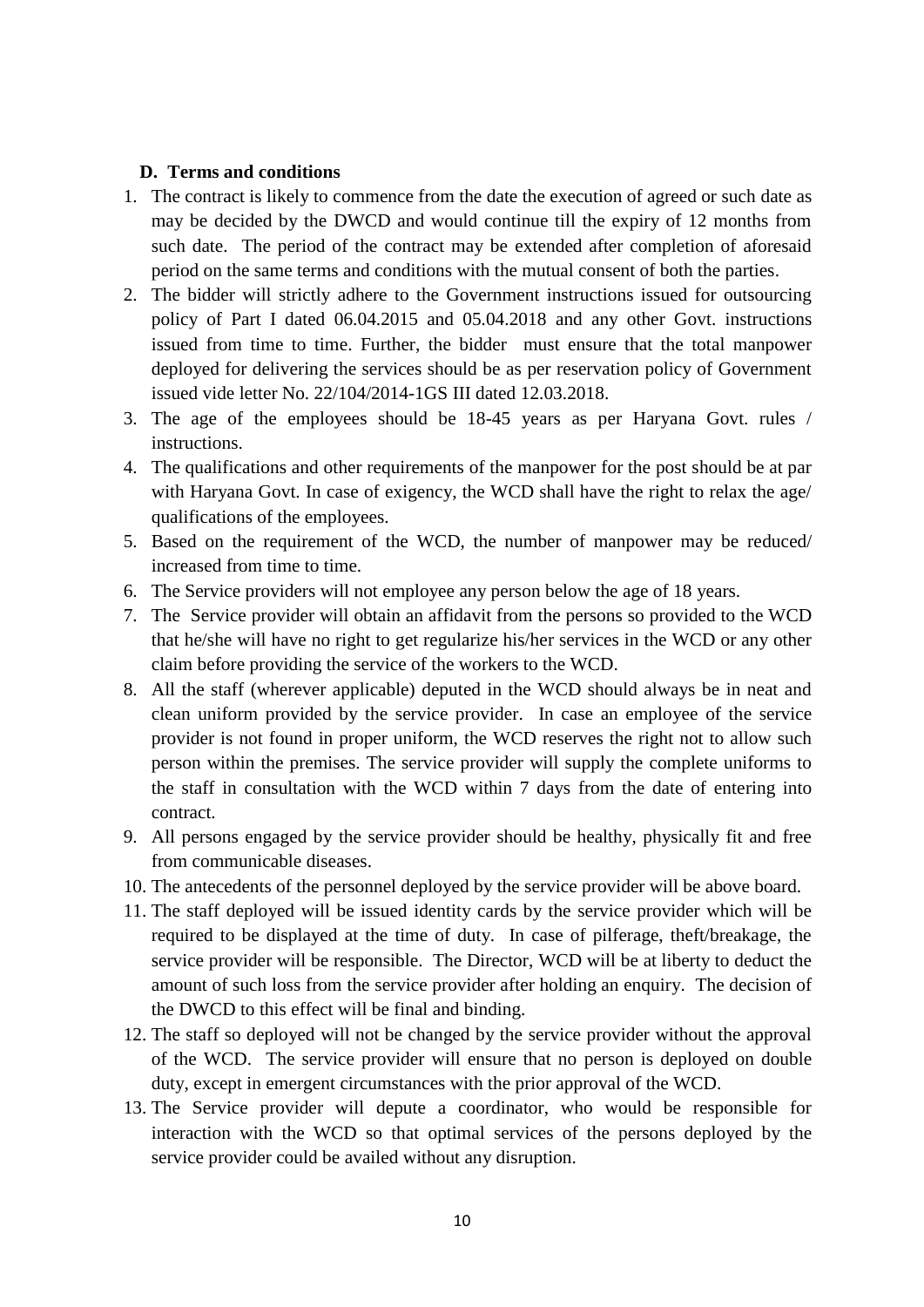- 14. The Service provider will be solely responsible for the redressal of grievances/resolution of disputes relating to persons deployed. The WCD will, in no way, be responsible for settlement of such issues whatsoever. The DWCD will not be responsible for any damages, losses, claims, financial or other injury to any person deployed by the service provider in the course of their performing the functions/duties, or for payment towards any compensation.
- 15. The persons provided to the WCD by the service provider will always remain employees of the service provider for all intents and purposes, and the service provider alone will be liable for any dispute which may have any sought of legal repercussions in a court of law.
- 16. The service provider will communicate the name, parentage, residential address, date of birth, academic qualifications, previous experience etc. along with a photograph of the persons deputed, to the WCD.
- 17. In case work or conduct of the deployed manpower is found unsatisfactory, he/she will be sent back without assigning any reason. The service provider will be liable to provide his/her replacement on demand within 24 hours.
- 18. The service provider will be responsible for the attendance of his staff in the WCD. In case any staff of the service provider remains absent or granted leave by the service provider, he will send/arrange his/her substitute otherwise a penalty @ Rs. 50/- per person per day will be imposed on him in addition to marking of absence of the person. The penalty so imposed will be deducted from the bill of the service provider for the absence period.
- 19. In case of inability of the service provider to depute manpower in the WCD, the same will be got done from the market at the cost of service provider and the expenditure so incurred will be deducted from the bill of the service provider.
- 20. In case of emergency, the service provider will be required to depute extra hands without any extra charges.
- 21. The Chief Commissioner, Haryana Right to Service Commission or his nominee will be at liberty to check at any time, deployment of staff by the service provider.
- 22. The service provider will be responsible for obtaining a license/renewing the license, as the case may be, from the Licensing Authority under the Contract Labour (Regulation and Abolition) Act and the WCD will not be responsible for any damages/losses on this account.
- 23. The service provider should have been registered with PF authorities and have his own PF code No. under the EPF Act and MP Act, 1952.
- 24. The service provider will be responsible for compliance of all statutory provisions relating to Minimum Wages, Provident Fund, Employees State Insurance, Maternity Benefit and other labour laws in respect of the persons deployed by it in the WCD. The service provider will be liable to pay the staff at least the minimum wages as per wages fixed under the Minimum Wages Act by the State Govt. from time to time.
- 25. The service provider will be liable for depositing all taxes, levies, case etc. on account of service rendered by it to the WCD to the concerned authorities from time to time as per extant rules and regulations in the matter.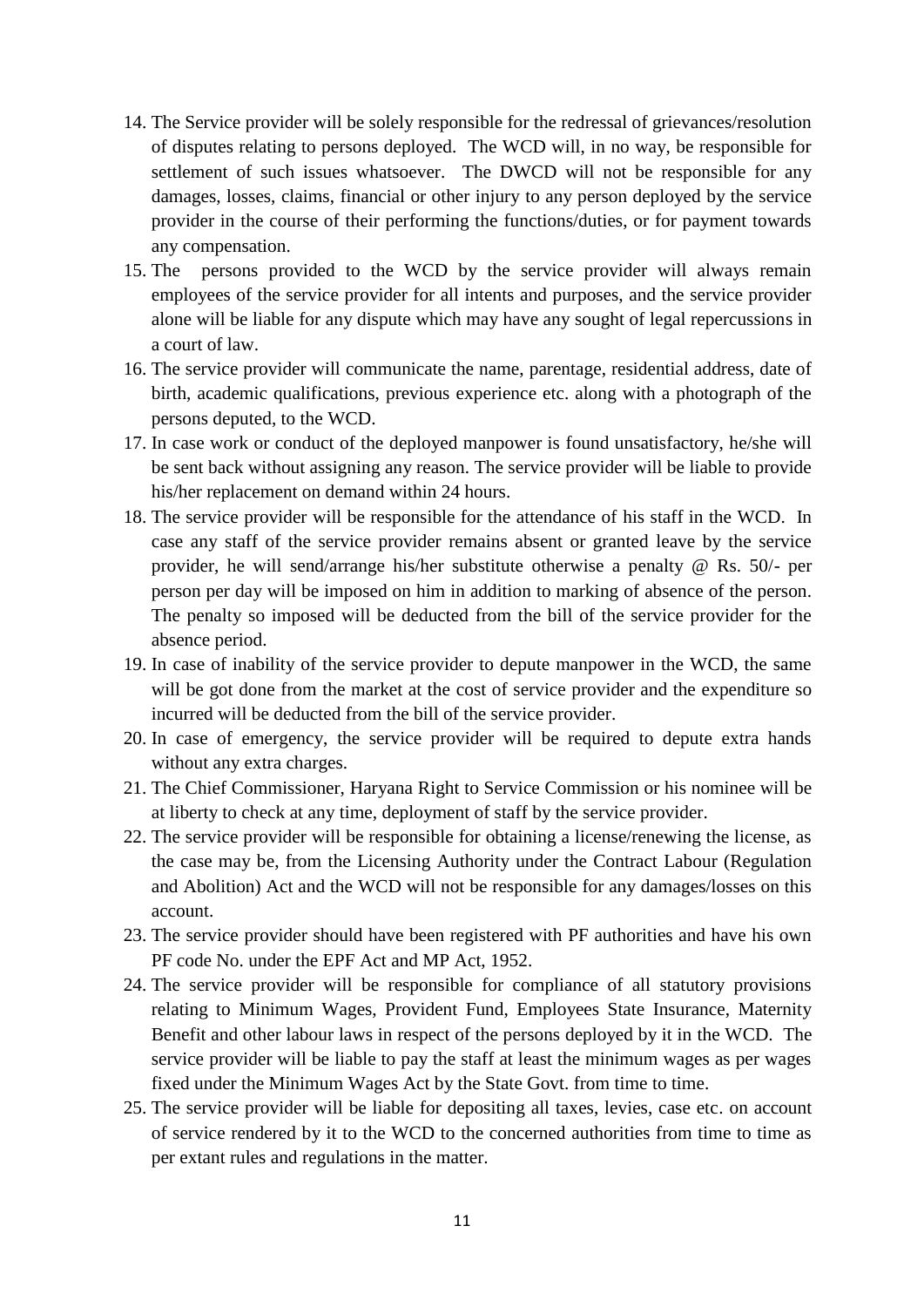- 26. In case the service provider fails to comply with any statutory duty/liability under appropriate law, and as a result thereof, the WCD is put to any loss/obligation, monetary or otherwise, the WCD will be entitled to get itself reimbursed out of the outstanding bills and the Security Deposit of the service provider, to the extent of the loss or obligation in monetary terms. If any amount is still required to be recovered, the same will recovered through process of Law.
- 27. The service provider will maintain all statutory registers under the applicable Laws. The service provider will produce the same, on demand to the concerned authority of this office or any other authority under law.
- 28. The service provider will raise invoice/bill within 2-3 days of the closing of the billing month to the department alongwith a detailed wages sheet showing list of workmen with their names, no. of days worked during the month, wages admissible, EPF/ESI deduction, net amount payable to each employee, signature of workmen as a token of proof that the wages as shown in the wages sheet have been disbursed to the workmen and a copy of challan showing deposit of EPF,ESI and service tax in respect of previous month.
- 29. The service provider will be responsible for the payment of statutory liabilities such as EPF/ESI in respect of the manpower deputed by him and service tax as per the prescribed schedule, every month, irrespective of the date of payment by the WCD.
- 30. The payment for successive month will be released on receipt of the evidence of deposition of EPF/ESI in the workers' accounts for the previous month. If the service provider does not produce satisfactory evidence regarding deposition of EPF and ESI dues, the Women & Child Development Department will withhold payment or will recover the interest loss to the manpower with the consultation of the authority competent.
- 31. The service provider will disburse the wages to the persons deputed by him in the WCD premises into the employee's bank account on or before the 7th of the successive month failing which penalty @ Rs. 1000/- per day will be imposed up to 15th of the month and the contract will be liable to be terminated.
- 32. The Tax Deduction at Source (TDS) will be deducted as per the provisions of Income Tax Laws, as applicable from time to time and a certificate to this effect will be provided to the service provider by the WCD.
- 33. No payment will be made in advance by the WCD nor any loan from any bank or financial institution will be recommended on the basis of the order of award of work.
- 34. The service provider after acceptance of work order will deposit performance security and provide two copies of signed agreement within 10 days. Thereafter, he shall commence the work order.
- 35. The service provider will not be allowed to transfer, assign, pledge or sub contract his rights and liabilities under this contract to any other agency/person without the prior written consent of the WCD.
- 36. In case the service provider discontinues the contract before the expiry of the period his security will be forfeited.
- 37. The Director, WCD reserves the right to terminate the contract at any time after giving one month's notice to the service provider.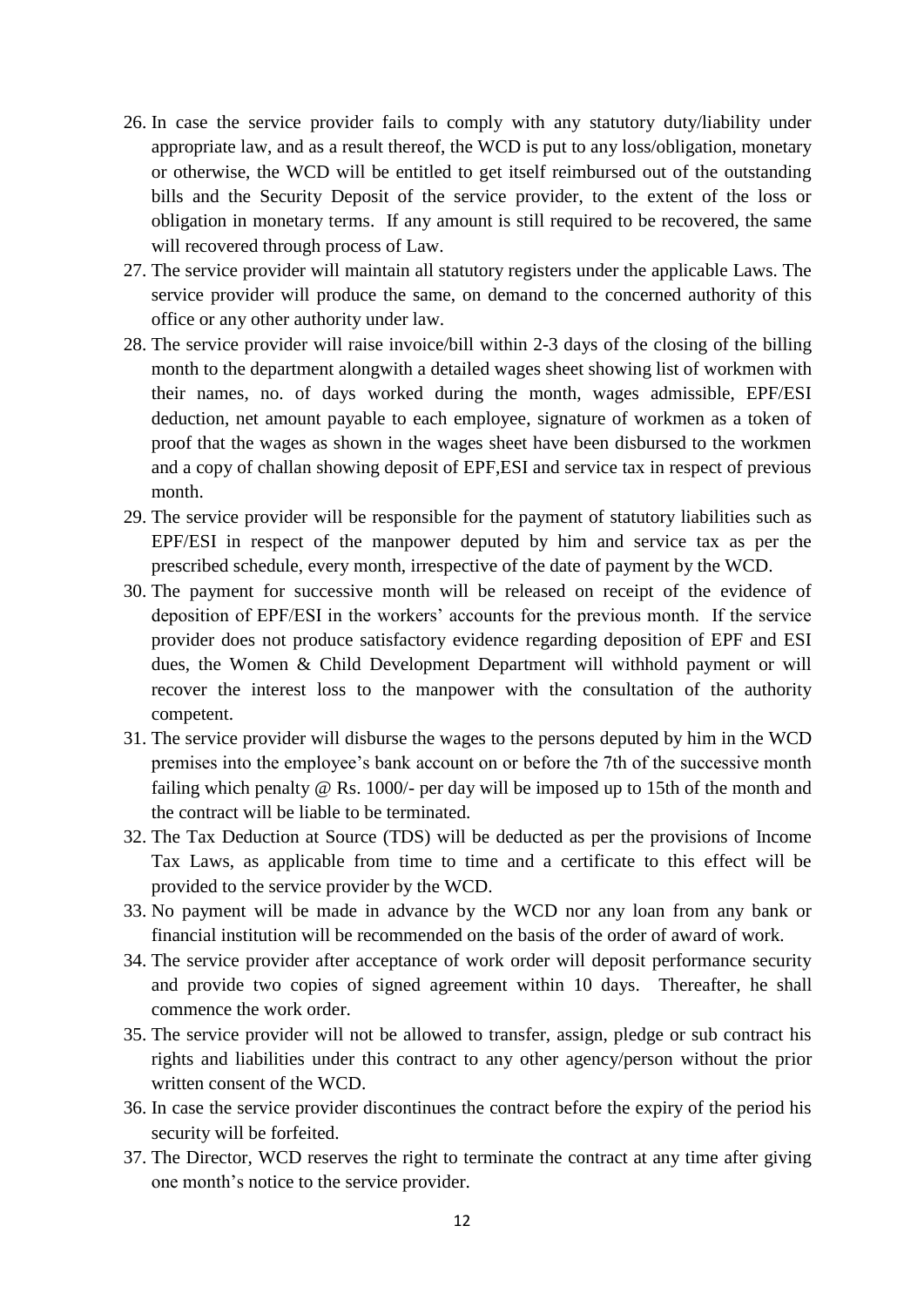- 38. The contract can be terminated at any time by the WCD due to deficiency in service by the service provider.
- 39. Any claims, disputes and or differences (including a dispute regarding the existence, validity or termination of this Contract) arising out of, or relating to this contract including interpretation of its terms shall be resolved through joint discussion of the Authorized Representatives of the concerned parties.
- 40. All documents to be submitted by the tenderers with their offer should be self-attested in case the same are copies of original documents.
- 41. The Earnest money of the tenderers will be forfeited to Govt. account and blacklisting/ debarring besides other penal action, if they withdraw their offer/ rates or modify the terms & conditions of the same at any time during the validity of their offer before acceptance.
- 42. The Bid i.e. Technical Bid as well as Financial Bid is to be submitted online on web portal https://haryanaeprocurement.gov.in. The Technical Bids uploaded on the portal should have proper indexing and page numbering on all the documents forming the Technical bid.

However, the firms have option to submit the supporting documents as required to be supported along with Technical Bid either in on-line mode along with their Technical Bids or in offline mode in physical form to the office of Women & Child Development by due date and time. In case supporting documents are to be supplied in physical mode, then it should be so specified in their Technical Bid and the supporting document must be deposited in the office of Women & Child Development, Haryana before the due date & time of opening of Technical Bids.

- 43. The Financial bid/s of only those bidders/items will be opened who qualify on the basis of their Technical Bids. The date & time of opening of the financial bids will be intimated in the due course.
- 44. The offer without prescribed earnest Money, tender Fee & E-Service fee is liable to be summarily rejected. The deficiency in the remaining documents and tender requirement can be made subject to the decision by Director, Women & Child Development, Haryana, Panchkula.

 However, if the disputes are not resolved amicably by the discussions as aforesaid with in a period 30 days, then the matter will be referred for adjudication to the arbitration of a sole arbitrator in accordance with the provisions of the Arbitration and Conciliation Act, 1996 (amended from time to time). The Sole Arbitrator shall be nominated/appointed by the Administrative Secretary Women & Child Development, Chandigarh. The venue for the Arbitration will be Panchkula Haryana and the decision of the sole arbitrator shall be final and binding on the parties.

**Jurisdiction of Court:** - This Contract is governed by the laws of Republic of India and shall be subject to the exclusive jurisdiction of the courts in Panchkula/ Chandigarh.

#### **Director, Women and Child Development Department Haryana**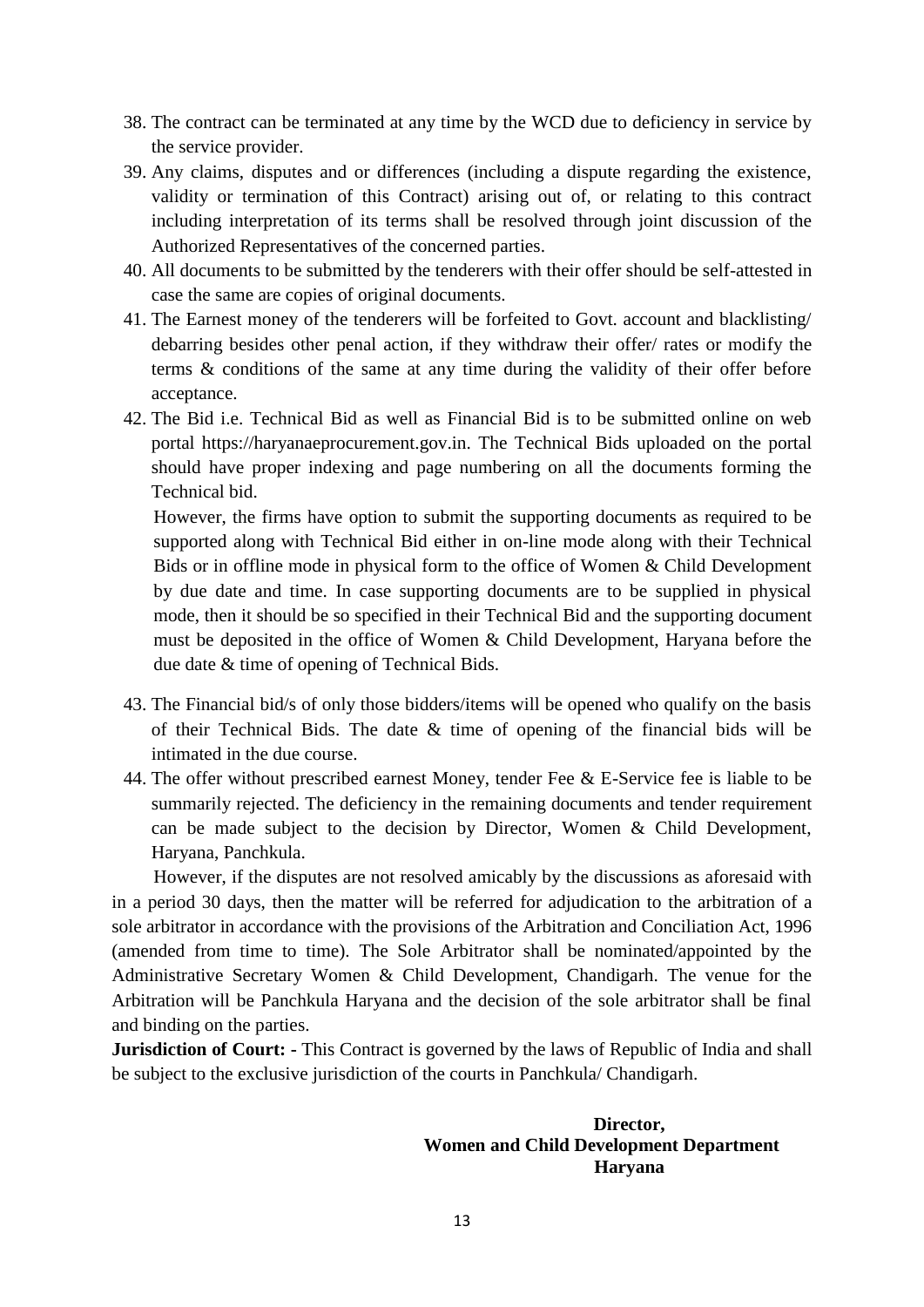# **Women and Child Development Department, Haryana**

**ANNEXURE-I**

# **Tender for Supply of Manpower Service to the BAYS No. 15-20, SECTOR-4, PANCHKULA TECHNICAL BID**

| 1. | Name of Tendering Company/Firm/Coop Society __________                                                                |
|----|-----------------------------------------------------------------------------------------------------------------------|
| 2. | Full address of Registered office<br><u> 1989 - Johann Stoff, amerikansk politiker (d. 1989)</u>                      |
|    | Telephone                                                                                                             |
|    |                                                                                                                       |
|    |                                                                                                                       |
|    | Address: E-mail                                                                                                       |
|    | Full Address of Operating/Branch Office:                                                                              |
|    | <u> 1980 - Johann Stoff, deutscher Stoff, der Stoff, der Stoff, der Stoff, der Stoff, der Stoff, der Stoff, der S</u> |
|    | Telephone No.: Fax No. Telephone No.                                                                                  |
|    |                                                                                                                       |
|    | Name & details of the person to be contacted:-<br>Name:-                                                              |
|    | Designation:-                                                                                                         |
|    | Tel No.:-                                                                                                             |
|    | E-mail:-                                                                                                              |
|    | Fax No.:-                                                                                                             |
|    | Aadhar No.                                                                                                            |
| 5. | Details of Earnest Money Deposit: Rs.2,00000/- (Rs. Two Lakh Only<br>Pay Order/D.DNo. & Date                          |
|    | PAN/GIR No.                                                                                                           |

(Attach attested copy)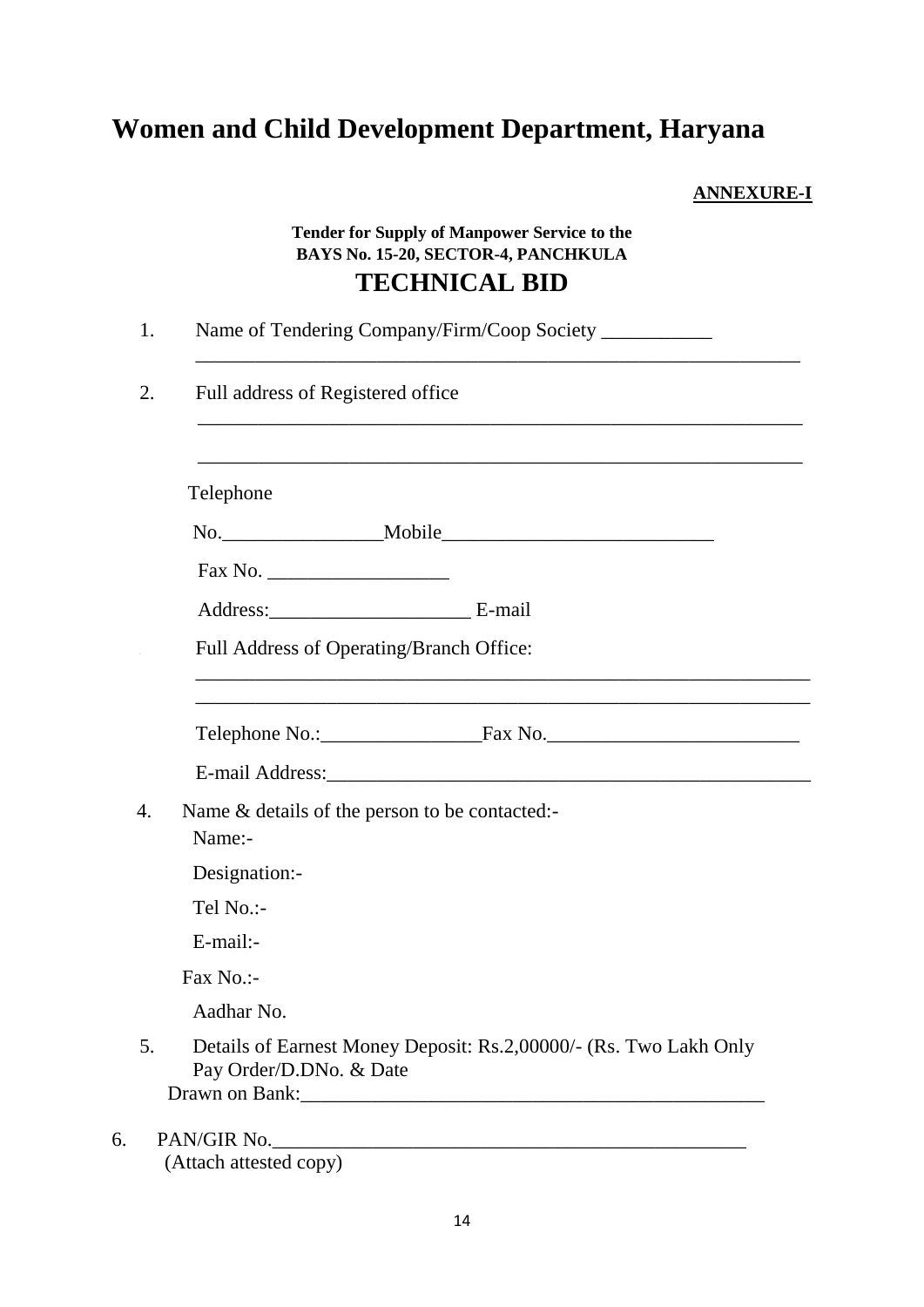| 7. | Detail of issue of certificate of registration under the contract<br>labour                                           |
|----|-----------------------------------------------------------------------------------------------------------------------|
| 8. | (Attach attested copy)<br>Registration & incorporation particulars of the firm:                                       |
|    | □                                                                                                                     |
|    | Private Limited<br>(i)<br>□                                                                                           |
|    | <b>Public Limited</b><br>(ii)                                                                                         |
|    | Another–Please specify<br>(iii)                                                                                       |
|    | Service Tax Registration No.<br>9.                                                                                    |
|    | (Attach attested copy)                                                                                                |
|    | 10. EPF Registration No.                                                                                              |
|    |                                                                                                                       |
|    | 12. Permanent Income Tax number, Income Tax circle<br>(Please<br>attach copies of income-tax return for last 3 years) |
|    |                                                                                                                       |
|    | 14. Turnover of the bidder during 2016-2017 to 2018-2019: Rs.                                                         |
|    | 15. Certificates of satisfactory work of similar nature from department/                                              |
|    | organizations, during last five years are attached.                                                                   |
|    | 16. Solvency certificate Rs. 1 Crore.                                                                                 |
|    | 17. Audited balance sheet alongwith certificate CA/Bank last 3 years.                                                 |
|    | 18. I/we certify that I/we have read the terms $\&$ conditions as given in the tender                                 |
|    | documents. I/We undertake that it is my/our responsibility to ensure that being                                       |
|    | the employer in relation to persons engaged/deployed by me/is to provide the                                          |
|    | services/activities under this service agreement as well as to make the payment                                       |
|    | of monthly wages/salaries, which in any case shall not be less than the                                               |
|    | minimum wages as fixed or prescribes under the minimum wages Act, 1948                                                |
|    | fixed by Chief Secretary Haryana No. 16/7/2015/-1GSII dated 6.4.2015                                                  |
|    |                                                                                                                       |
|    | alongwith all other statutory dues as Employees Provident Fund, Employees                                             |
|    | State Insurance, Employees Deposit Link Insurance etc to his employees. I/We                                          |
|    | further undertake that I/We will observe compliance of all relevant Labour                                            |
|    | Laws as applicable viz payment of Wages Act, 1936, Minimum Wages Act,                                                 |
|    | 1948, Contract Labour (Regulation and Abolition) Act, 1970, State/UT                                                  |
|    | Contract Labour/(R&A) Rules, 1974, EPF Act, 1952, ESI Act (1948) as                                                   |
|    | applicable and as amended from time to time and or Rules framed there under                                           |
|    | from time to time by the Central or State Government (s) and or any authority                                         |
|    | constituted by or under any law, for the category of persons deployed by me/us.                                       |
|    |                                                                                                                       |
|    | It is further certified that I/We have read over the tender documents                                                 |
|    | and have understood the contents. I/we undertake to abide by the term $\&$                                            |

conditions as laid down in the tender documents in case the contract is awarded to me/us.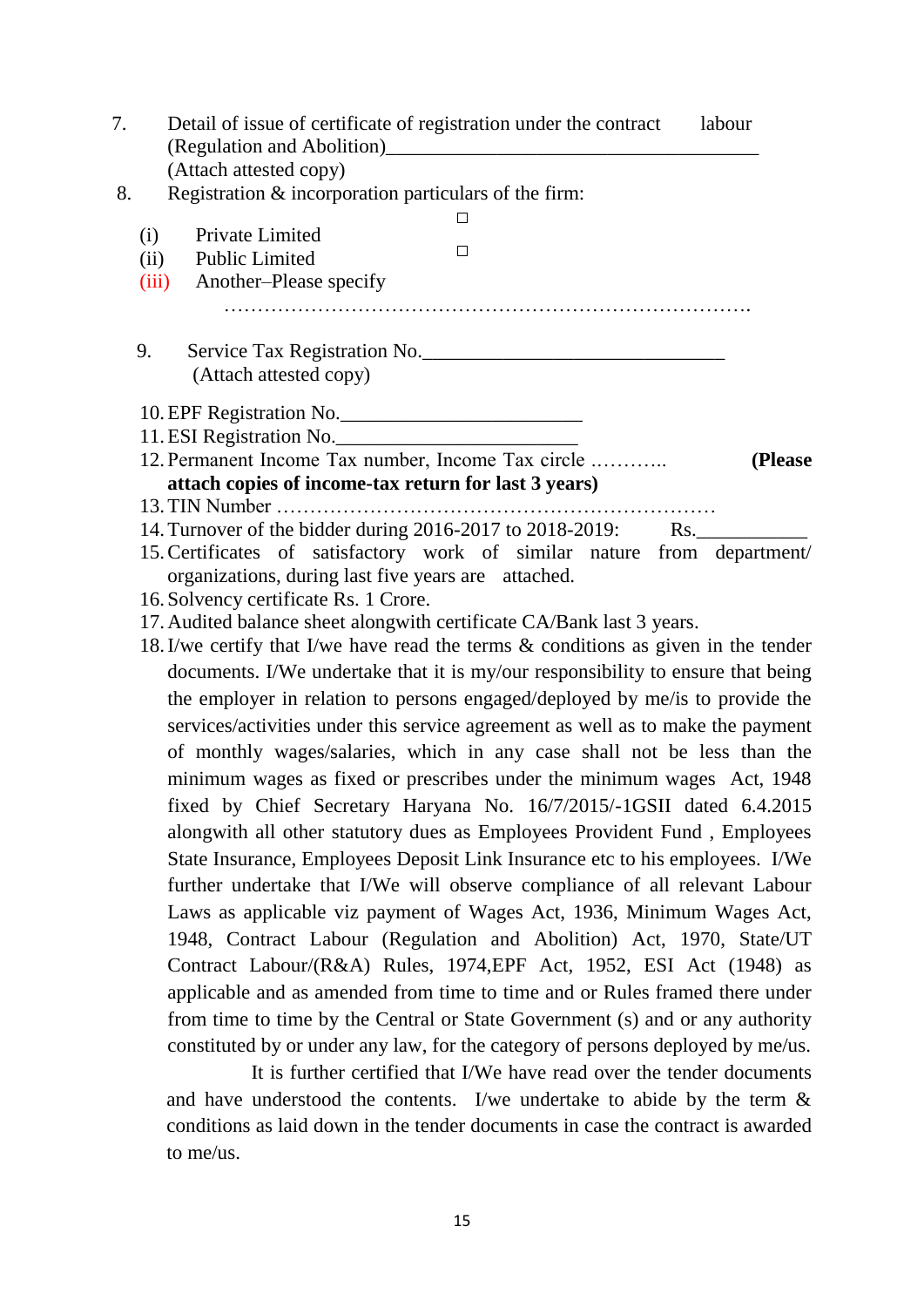It is further certified that the bidder or any of its partner has not been black-listed/prosecuted by any Central/State/UT Department /Statutory Body or by any Court of Law.

Place:-Panchkula Signature of Tenderer\_\_\_\_\_\_\_\_\_\_\_

Dated:\_\_\_\_\_\_\_\_\_ Name of the Tenderer\_\_\_\_\_\_\_\_\_\_\_\_

Address\_\_\_\_\_\_\_\_\_\_\_\_\_\_\_\_\_\_\_\_\_\_\_

Note:- All copies of documents should be self attested. The original documents should be produced at the time of opening the Technical Bid.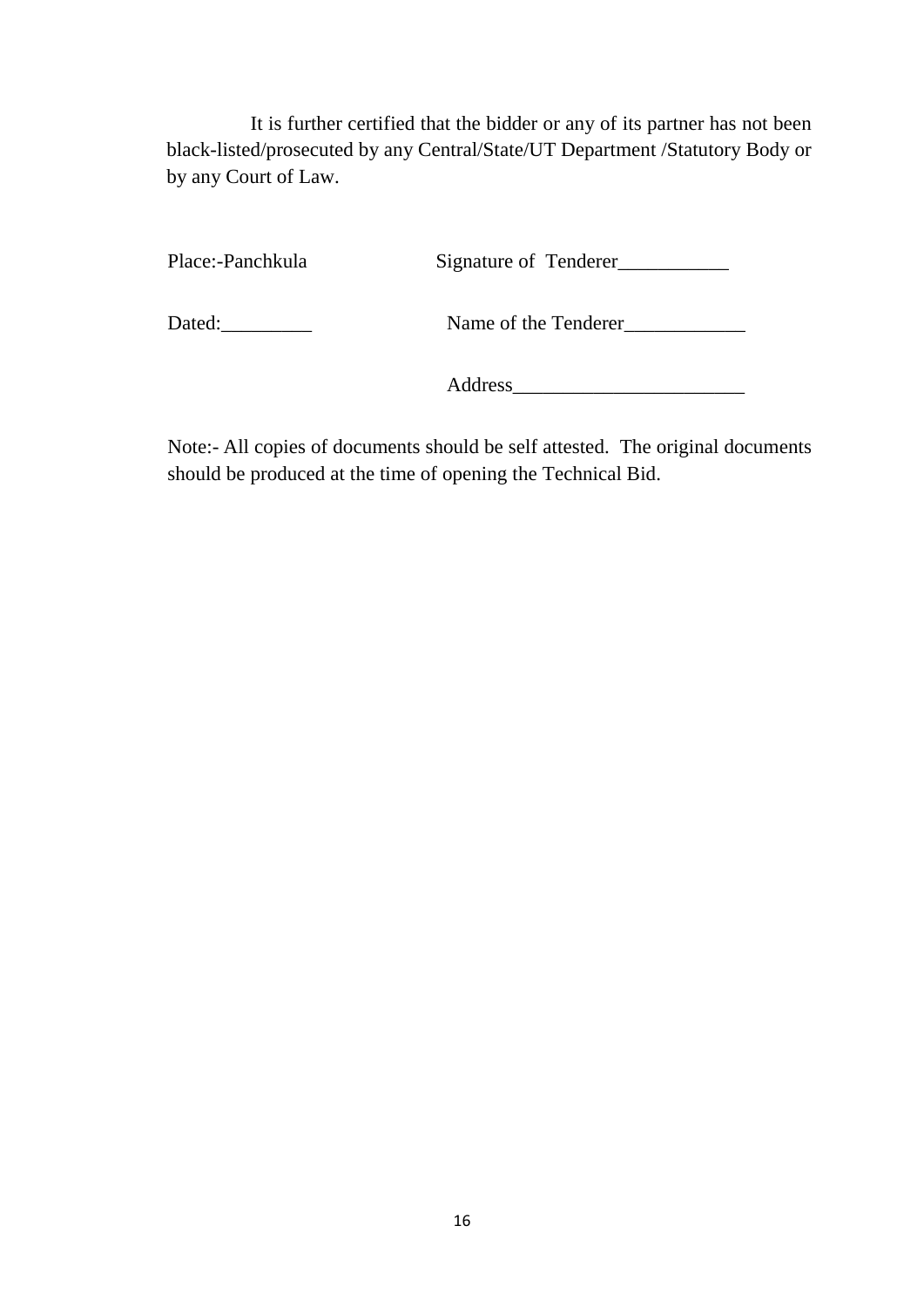#### **UNDERTAKING**

#### **Annexure-III**

- 1. I, the undersigned certify that I have gone through the terms and conditions mentioned in the bidding document and undertake to comply with them.
- 2. The rates quoted by me are valid and binding up on me for the entire period of contract and it is certified that the rates quoted are the lowest rates as quoted to any other state/central Govt.
- 3. I/We give the rights to the Director, Women and Child Development Department, Sector-4, Panchkula to forfeit the Earnest Money/Security money deposited by me/us in case of breach of conditions of Contract.
- 4. I hereby undertake to provide the manpower services as per the directions given in the tender document/contract agreement.

#### **Place: Date**

Signature of Bidder/Authorized signatory......................

Name of the Bidder...........................................

Seal of the Bidder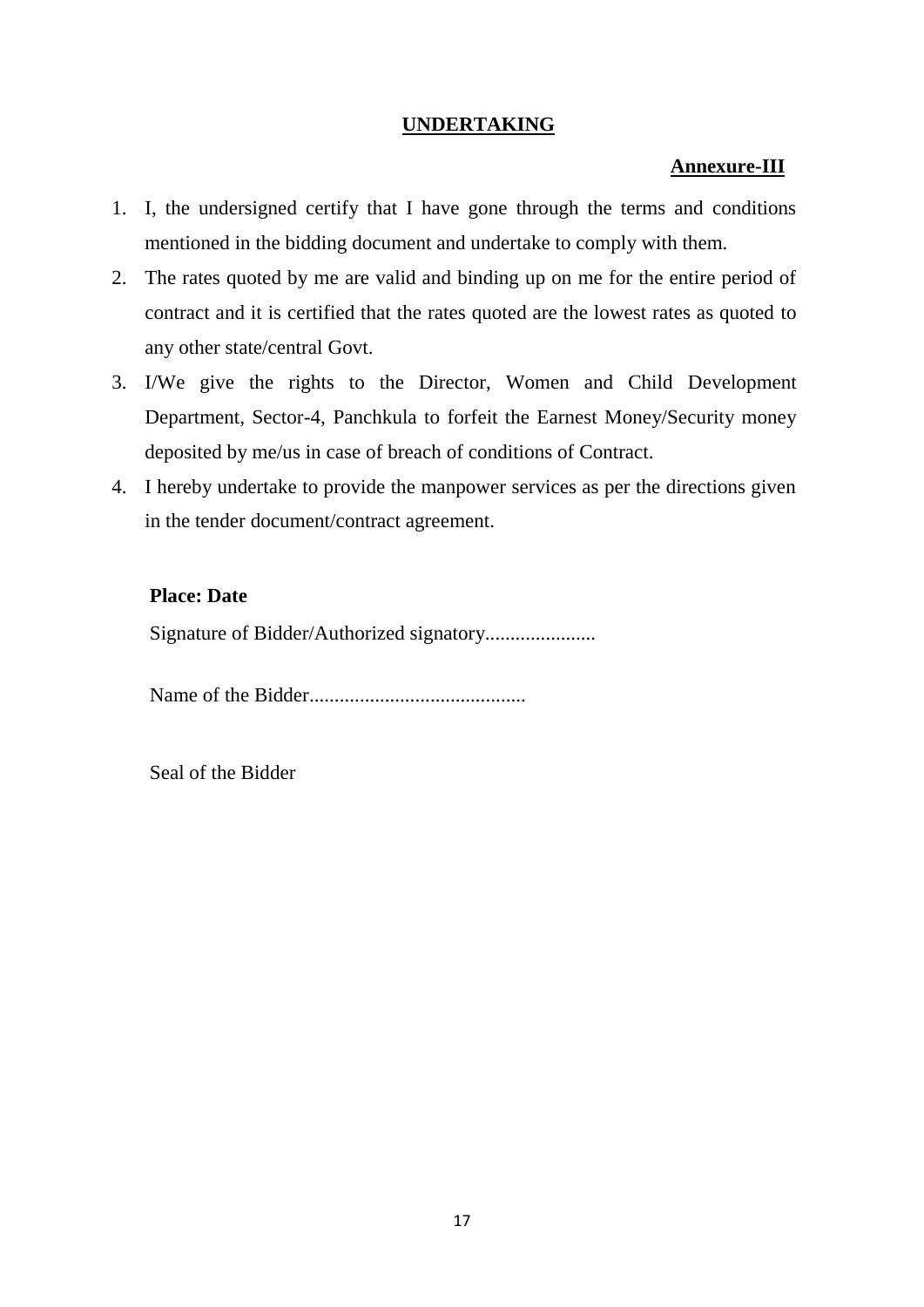## **Annexure-IV**

# **CERTIFICATE**

Certificate on Non-Participation of near Relatives in the tender

I ………………………………… , S/o ……………………………………………. , R/O……………………………………………………………………………………… ………………. hereby certify that none of my relative(s) are employed in Director, Women and Child Development Department, Sector-4, Panchkula as per details given in tender document. In case at any stage, it is found that the information given by me is false/ incorrect, Director, Women and Child Development Department, Sector-4, Panchkula office shall have the absolute right to take any action including termination of the Contract as deemed fit/without any prior intimation to me.

Signed and the state of  $\sim$ 

Bidder Name(caps) \_\_\_\_\_\_\_\_\_\_\_\_\_

Position and the position of the set of the set of the set of the set of the set of the set of the set of the set of the set of the set of the set of the set of the set of the set of the set of the set of the set of the se

Date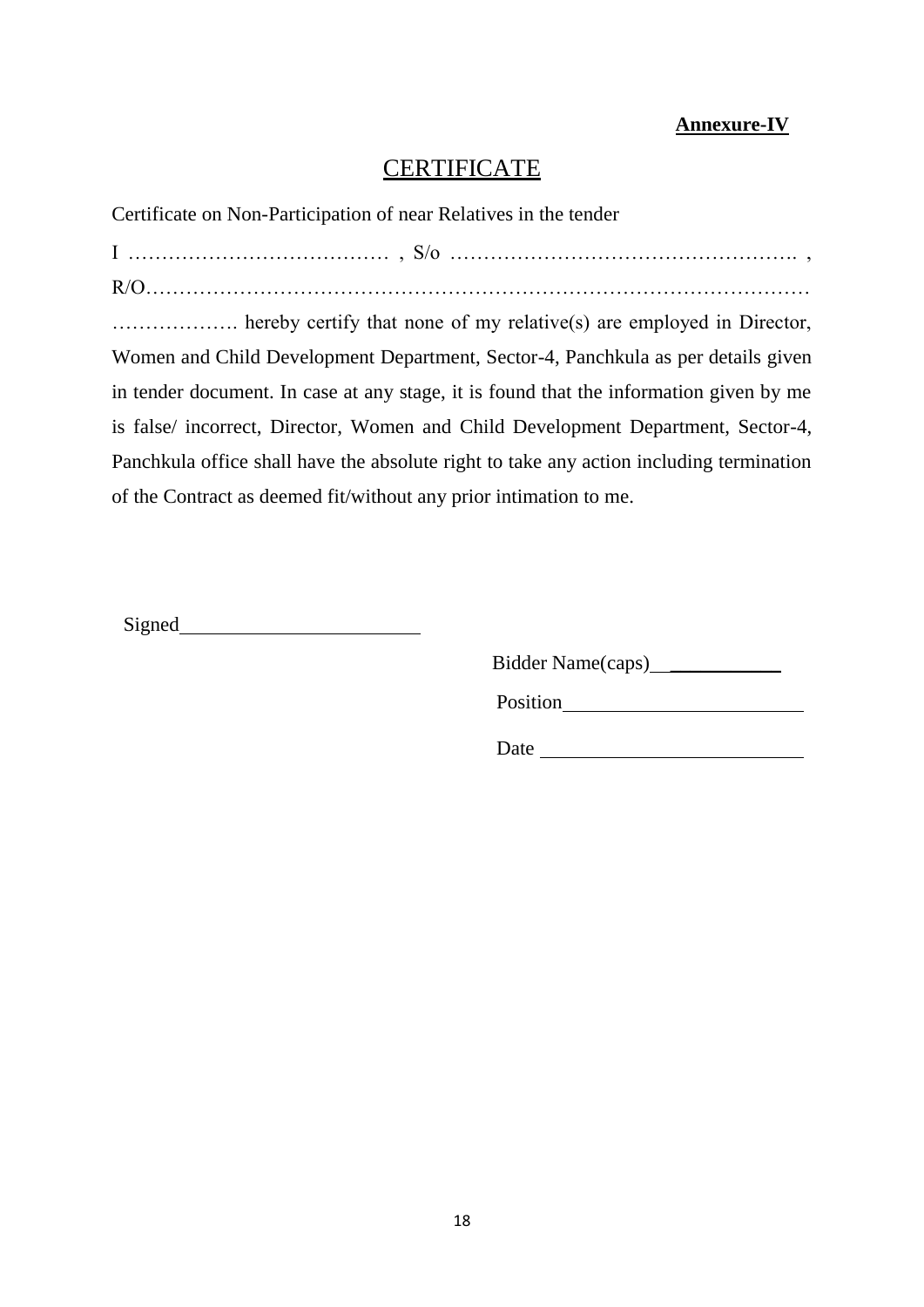# **Women and Child Development Department**

# **BAYS No. 15-20, SECTOR-4, PANCHKULA Check List for Technical Bid index for the Technical /Bid documents.**

| Sr.<br>N <sub>0</sub> | <b>Name of Document</b>                                                                  | of<br><b>Status</b><br>submission | N <sub>0</sub><br>Page<br>as<br>per<br>numbering given on |
|-----------------------|------------------------------------------------------------------------------------------|-----------------------------------|-----------------------------------------------------------|
|                       |                                                                                          | Yes/No                            | technical<br>bid<br>documents uploaded                    |
|                       |                                                                                          |                                   | on the portal.                                            |
| $\mathbf{1}$          | Certificate of Registration of Income Tax.                                               |                                   |                                                           |
| $\overline{2}$        | Certified copy of PAN/GIR Number                                                         |                                   |                                                           |
| 3                     | Certificate of Registration under Contract<br>Labour Regulation Act.                     |                                   |                                                           |
| $\overline{4}$        | Copy of Service Tax registration Number                                                  |                                   |                                                           |
| 5                     | Copy of EPF registration Number                                                          |                                   |                                                           |
| 6                     | Copy of ESI registration Number                                                          |                                   |                                                           |
| $\overline{7}$        | Certificate issued by CA regarding detail of                                             |                                   |                                                           |
|                       | turnover of Rs. 5.00 Crore for the tendered                                              |                                   |                                                           |
|                       | work/similar field in last preceding last 3                                              |                                   |                                                           |
|                       | years.                                                                                   |                                   |                                                           |
| 8                     | of<br>proof<br>clearance<br>from<br>Relevant<br>Sales/Service Tax Department, and Income |                                   |                                                           |
|                       | Tax Department.                                                                          |                                   |                                                           |
| 9                     | Minimum consecutive five year's experience                                               |                                   |                                                           |
|                       | in the similar field of unskilled, semiskilled,                                          |                                   |                                                           |
|                       | skilled and highly skilled for providing                                                 |                                   |                                                           |
|                       | manpower services in the Government                                                      |                                   |                                                           |
|                       | Departments/Public Sector<br>(Central)<br><b>or</b>                                      |                                   |                                                           |
|                       | State)/Private Sector. The bidder should                                                 |                                   |                                                           |
|                       | submit proof to support the claim alongwith                                              |                                   |                                                           |
|                       | satisfactory report from the concerned                                                   |                                   |                                                           |
|                       | organization of said period.                                                             |                                   |                                                           |
| 10                    | Declaration to the effect that Bidder has not                                            |                                   |                                                           |
|                       | been blacklisted by the central/State Govt.,                                             |                                   |                                                           |
| 11                    | Department /Board/ Corporation.<br>The present net worth of the participating            |                                   |                                                           |
|                       | firm should be Rs. 1.00 crore certified by                                               |                                   |                                                           |
|                       | CA/Bank.                                                                                 |                                   |                                                           |
| 12                    |                                                                                          |                                   |                                                           |
|                       | Audited Balance Sheet for last three years<br>from CA.                                   |                                   |                                                           |
| 13                    | Solvency certificate of Rs. 1.00 crore from                                              |                                   |                                                           |
|                       | Nationalized Bank.                                                                       |                                   |                                                           |
|                       |                                                                                          |                                   |                                                           |